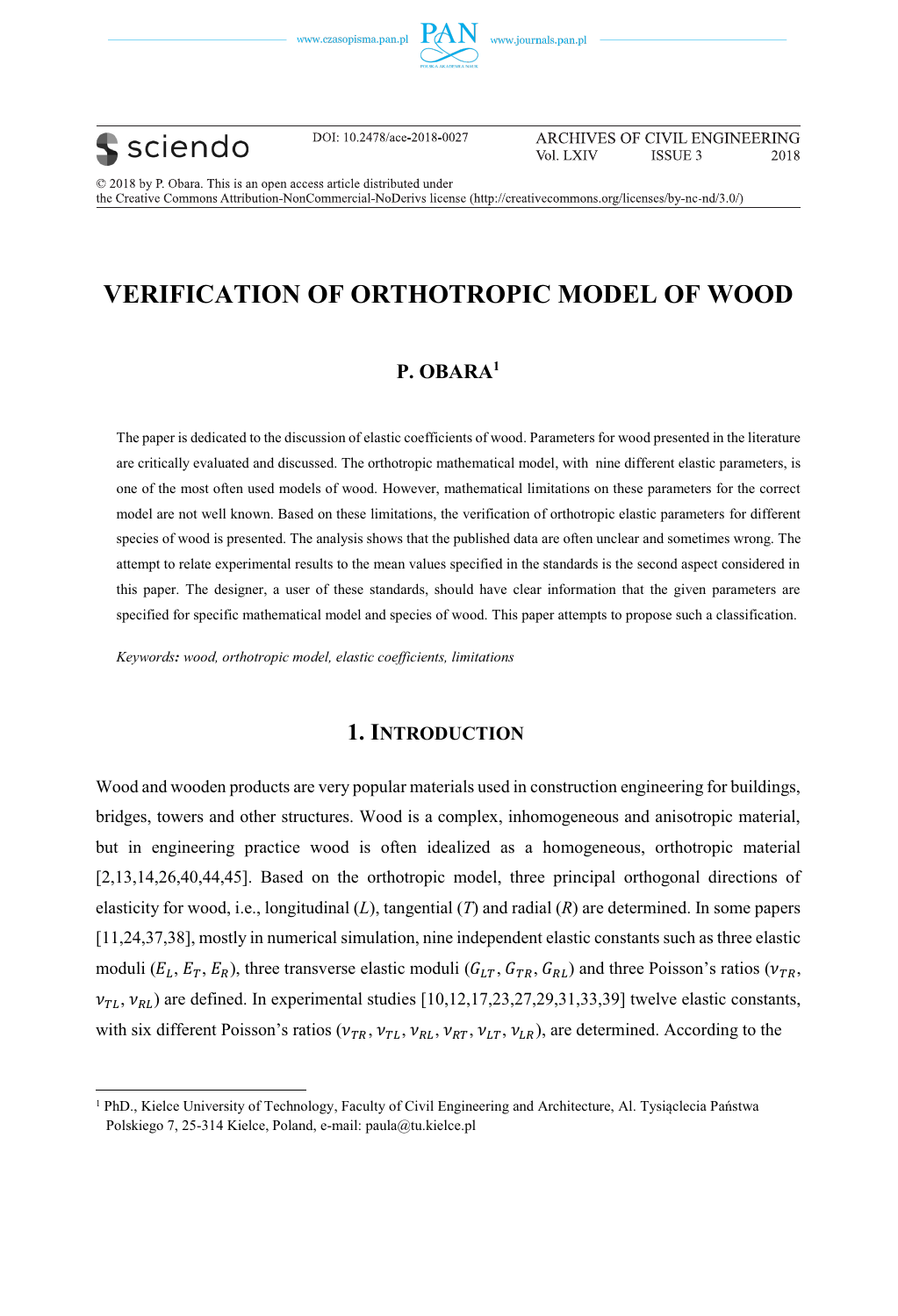

orthotropic model, these parameters should satisfy the condition of the symmetry thus nine of these constants are independent. This paper demonstrates that the elastic matrix symmetry condition is not always satisfied. In same papers the orthotropic model of wood is expanded to the model that assumes identical properties in the radial and tangential directions. For this case, six elastic constants are defined [8,19]. In paper [28] authors described wood using a model with four elastic constants. Unfortunately, not all parameters of wood are always stated in the papers. For example, in [4,7,32] there are three elastic moduli and six Poisson's ratios but in [18] – only three elastic moduli and three shear moduli. In none of these cases it is possible to verify the model of wood.

This article attempts to verify the orthotropic model of wood on the basis of the research papers above and wood handbooks [15,22] contents. A general scheme of criteria is offered for checking whether the material constants satisfied the condition of the symmetry of compliance matrix. Over a dozen species of wood are analysed. The second purpose of this paper is to classify the wood species analysed according to European code [34,35].

## **2. MATERIALS AND METHODS**

The present paper focuses on the orthotropic model of wood. The considerations are carried out in the Cartesian rectangular coordinate system  $x_1$ ,  $x_2$ ,  $x_3$ , coincident with the *L*, *T*, *R* local system. The constitutive equations for linear elastic materials [1,5,6,9,27] are expressed as:

(2.1) 
$$
S_{ij} = D_{ijkl} E_{kl}; \ \ i, j, k, l = 1, 2, 3,
$$

where:

 $S_{ij}$  – component of the symmetric stress tensor,  $E_{kl}$  – component of the strain tensor,  $D_{ijkl}$  – component of the fourth-order elasticity tensor.

In engineering practice, the convenient two-index notation, referred to as Voigt notation, is used. Then the equation (2.1) takes the form:

(2.2) 
$$
s_i = d_{ij}e_j \text{ or } e_i = c_{ij}s_j; i, j = 1, 2, ..., 6,
$$

where:

 $s_i$  – single column stress matrix,  $e_i$  – single column strain matrix,  $d_{ij}$  – stiffness matrix and  $c_{ij}$  – compliance matrix.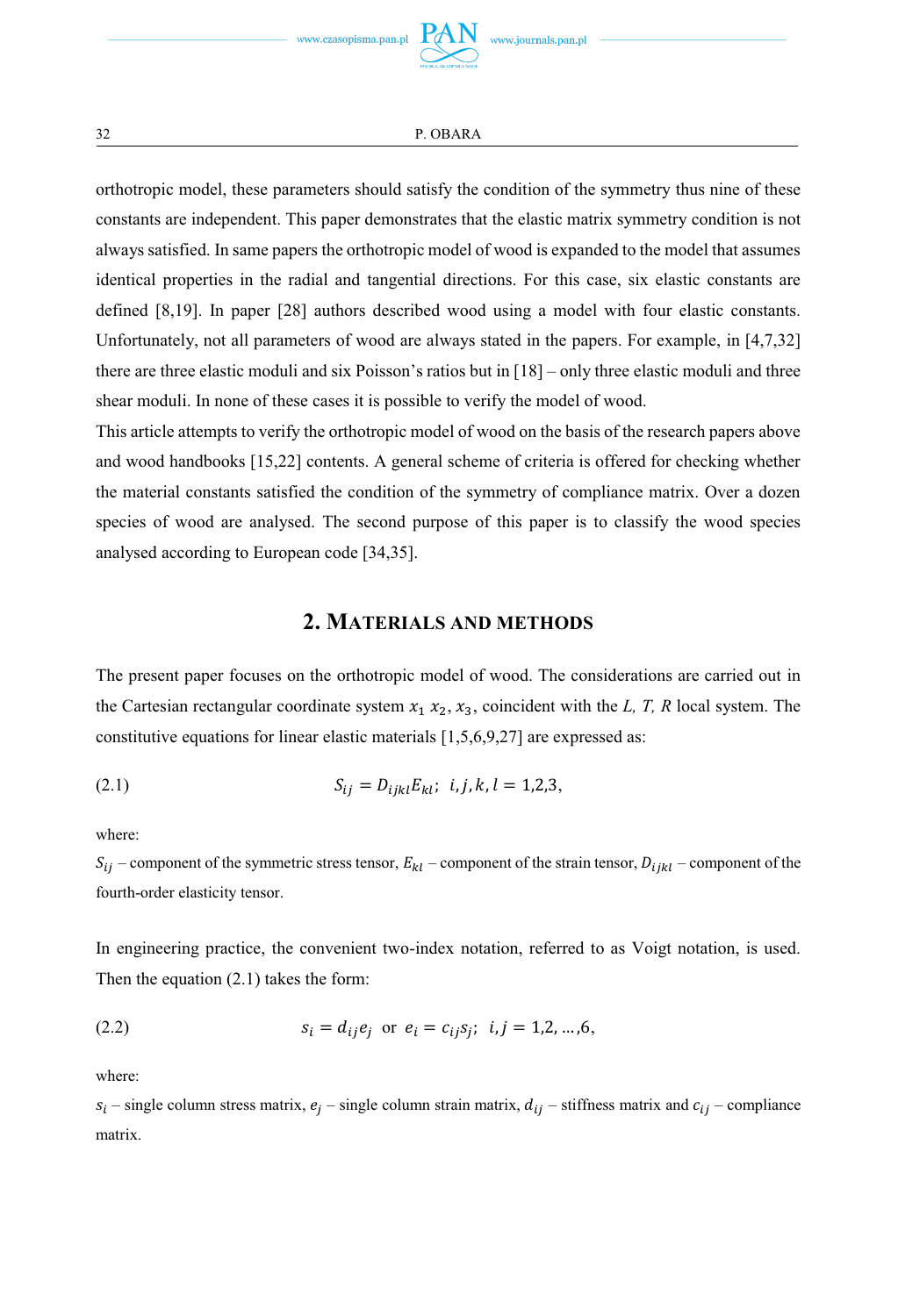

In general, a stiffness matrix and a compliance matrix contain 36 independent components, but taking into account the symmetry of strain energy, 21 distinct components can be set out. This is the most general case of a linear elastic material. The number of independent components of these matrices is further reduced if the material has symmetry planes. There are exactly eight different sets of symmetry planes [5,30,42,43].

The purpose of this paper is to discuss the linear elastic orthotropic model along with the elastic coefficients. For this model the compliance matrix  $c_{ij}$  has the form:

(2.3) 
$$
c_{ij} = \mathbf{c} = \begin{bmatrix} \frac{1}{E_1} & -\frac{\nu_{21}}{E_2} & -\frac{\nu_{31}}{E_3} & 0 & 0 & 0\\ -\frac{\nu_{12}}{E_1} & \frac{1}{E_2} & -\frac{\nu_{32}}{E_3} & 0 & 0 & 0\\ -\frac{\nu_{13}}{E_1} & -\frac{\nu_{23}}{E_2} & \frac{1}{E_3} & 0 & 0 & 0\\ 0 & 0 & 0 & \frac{1}{G_{23}} & 0 & 0\\ 0 & 0 & 0 & 0 & \frac{1}{G_{13}} & 0\\ 0 & 0 & 0 & 0 & 0 & \frac{1}{G_{12}} \end{bmatrix},
$$

where:

 $E_i$  – Young's modulus,  $G_{ij}$  – Kirchhoff's modulus and  $v_{ij}$  – Poisson's ratio defined as the ratio of passive strain component perpendicular to the load  $\varepsilon_i$  and the active strain component parallel to the load direction  $\varepsilon_i$ :

(2.4) 
$$
v_{ij} = -\frac{\varepsilon_j}{\varepsilon_i}; i, j = 1,2,3 \text{ and } i \neq j.
$$

There are twelve material constants in (2.3) but only nine of them are independent because, due to existing symmetry, we can write:

$$
v_{ij} = v_{ji} \frac{E_i}{E_j}.
$$

In most papers, Poisson's ratio is calculated according to (2.4) but some researchers [2,12,17,20,25,29,31-33] determine Poisson's ratio from  $v_{ij} = -\varepsilon_i/\varepsilon_j$ . Then the compliance matrix is different from (2.3) and equation (2.5) takes the form:

$$
v_{ij} = v_{ji} \frac{E_j}{E_i}.
$$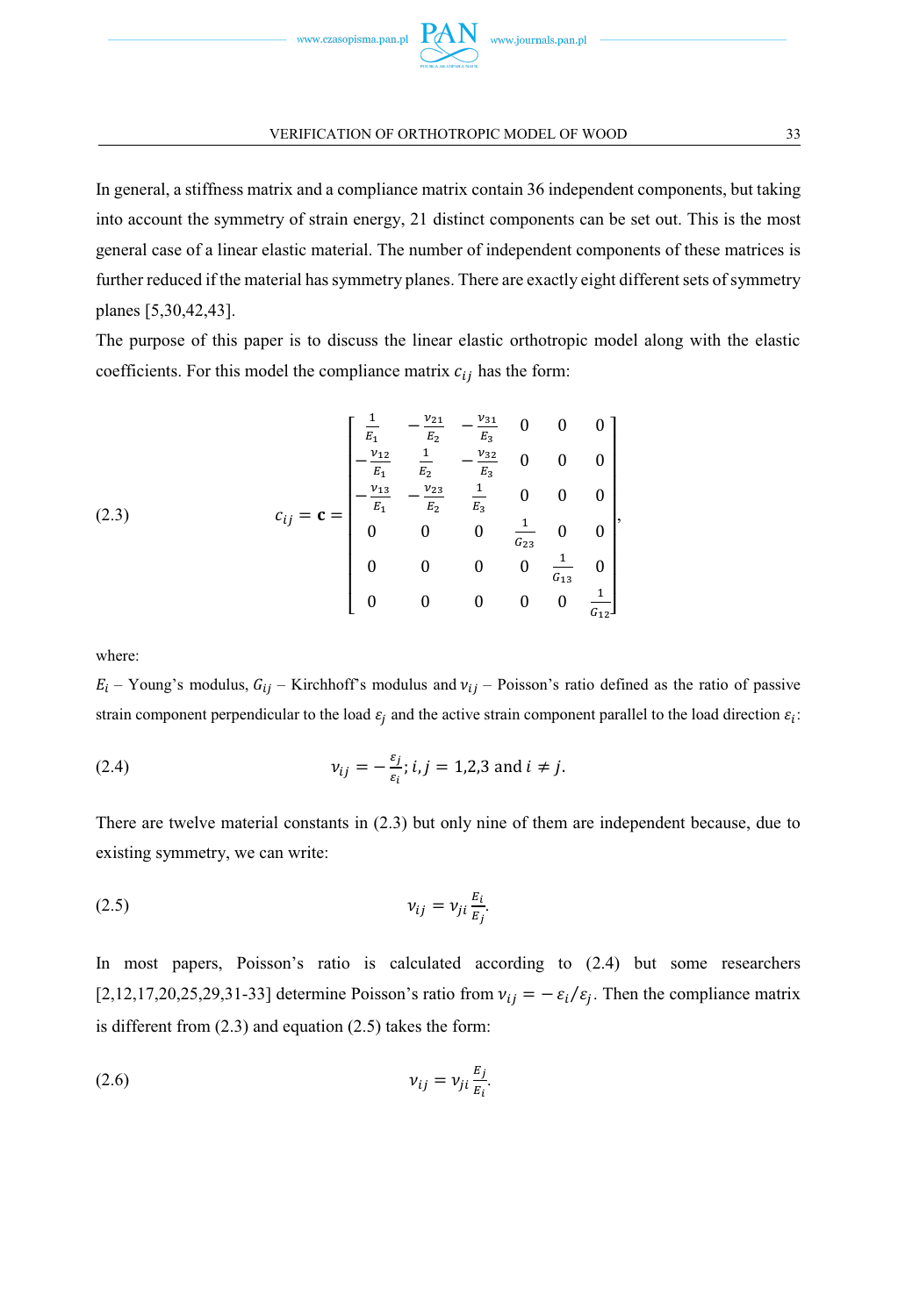

## **2.1. LIMITATIONS OF TECHNICAL CONSTANTS**

Due to positive-definiteness of the strain energy, the compliance matrix (2.3) must be positivedefinite [1,3,5,6,9,25,30,41-43,46]. The matrix is positive-definite if all of the leading principal minors are positive (Sylvester's criterion). This leads to subsequent, known from the literature [25,27,36,46] conditions:

(2.7) 
$$
E_1 > 0, E_2 > 0, E_3 > 0, G_{23} > 0, G_{13} > 0, G_{12} > 0,
$$

$$
1 - \nu_{12}\nu_{21} - \nu_{23}\nu_{32} - \nu_{13}\nu_{31} - 2\nu_{21}\nu_{32}\nu_{13} > 0,
$$

$$
\nu_{12}\nu_{21} < 1, \nu_{23}\nu_{32} < 1, \nu_{13}\nu_{31} < 1.
$$

Another original way to define limitations of elastic constants is to determine eigenvalues  $\lambda$  of the compliance matrix:

$$
(2.8) \t\t det(\mathbf{c} - \lambda \mathbf{I}) = 0.
$$

The compliance matrix is positive-definite if all eigenvalues satisfy the condition:

(2.9) 
$$
\lambda_i > 0; (i = 1, 2, ..., 6).
$$

Obtaining positive eigenvalues is equivalent to the fulfilment of conditions (2.7). In the case of orthotropic material, it is impossible to provide a solution to equation (2.8), but it is possible to study the eigenvalues for the data adopted. For an isotropic material described by Young's modulus  $E$  and Poisson's ratio  $\nu$  the solutions of (2.8) are the following:

(2.10) 
$$
\lambda_1 = \frac{1-2\nu}{E}, \lambda_{2,3} = \frac{1+\nu}{E}, \lambda_{4,5,6} = \frac{2(1+\nu)}{E}.
$$

The condition (2.9) leads to known from the literature [3,27,46] dependences:

(2.11) 
$$
E > 0
$$
 and  $\nu \in (-1.0; 0.5)$ .

The constraint on Poisson's ratio  $(2.11)_2$  is true only for isotropic materials. For orthotropic materials this range is much wider. Some researchers [3,20,25,36,42,43,46] focused only on determining the values of Poisson's ratios.

The limitations described above as well as the symmetry condition are the basis for the discussion and verification of the correctness of wood elastic coefficients reported in the literature.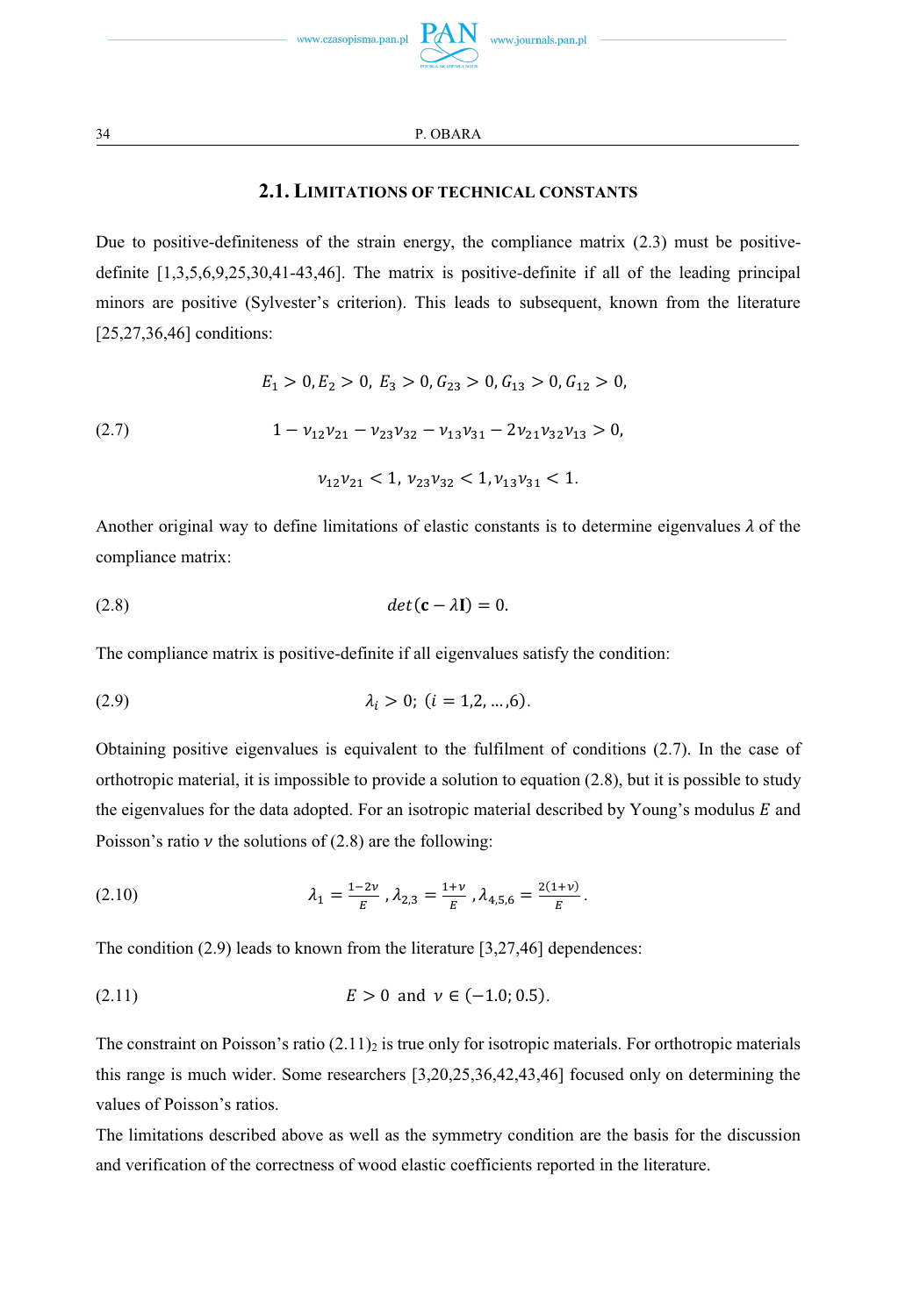

### **2.2. TECHNICAL CONSTANTS OF WOOD IN STANDARDS**

A wooden structure is designed according to standards [34,35]. Wood is allocated into fifteen strength classes: nine for poplar and coniferous species and six for deciduous species. Strength properties such as bending, tension along and across the fibre, and compression along and across the fibre are defined for each class. Also, elastic properties such as the longitudinal elastic modulus  $E_1 = E_{0,mean}$ , the tangential elastic modulus  $E_2 = E_{90,mean}$ , and the mean shear modulus  $G = G_{mean}$ , are determined. The standards do not include information about Poisson's ratios and the value of mean shear modulus is not clear as it cannot be interpreted as the mean in terms of the three planes. It should be emphasized that these parameters do not apply in the case of the isotropic description due to the absence of interrelation among the elastic modulus, the shear modulus and Poisson's ratio. The standard does not specify that mean values are specified for orthotropic description. Further considerations assume that this is so. The relationship between the parameters laid down in the standard and the results reported in the literature for orthotropic models remains an open question.

### **3. RESULTS AND DISCUSSION**

### **3.1. ORTHOTROPIC CONSTANTS FOR WOOD**

This study examines orthotropic conditions for different species of wood and verifies the wood constants given in the reference material. When all elastic constants are given [7,10,11,12,15,16,21,22,23,29,31,33,39] it is sufficient see whether condition (2.9) is met (Table 1, Table 2) because if eigenvalues are positive, the compliance matrix is positive-definite. For incomplete data [4,15,22] the conditions (2.7) are reviewed (Table 3).

This study analyses six species of softwoods and eleven species of hardwoods. The softwoods include Spruce (*Picea*), Sitka Spurce (*Picea sitchensis*), Engelman Spruce (*Picea engelmannii*), Norway Spruce (*Picea abies* [*L*]. *Karst*), Pine (*Pinus sylvestris L*.) and Western Larch (*Larix occidentalis*). The hardwoods include Maple (*Acer platanoides L.*), Sugar Maple (*Acer saccharum*), Yellow Birch (*Betula alleghaniensis*), Oak (*Quercus*), Common Oak (*Quercus robur L.*), White Oak (*Quercus alba*), Red Oak (*Quercus rubra*), Beech (*Fagus*), European Beech (*Fagus sylvatica L.),* Black Walnut (*Juglans nigra*) and White Ash (*Fraxinus americana*).

The eigenvalues of the compliance matrix for the wood species are positive (Table 1, Table 2) and limitations of technical constants (2.7) are satisfied (Table 3). However some wood specimens cannot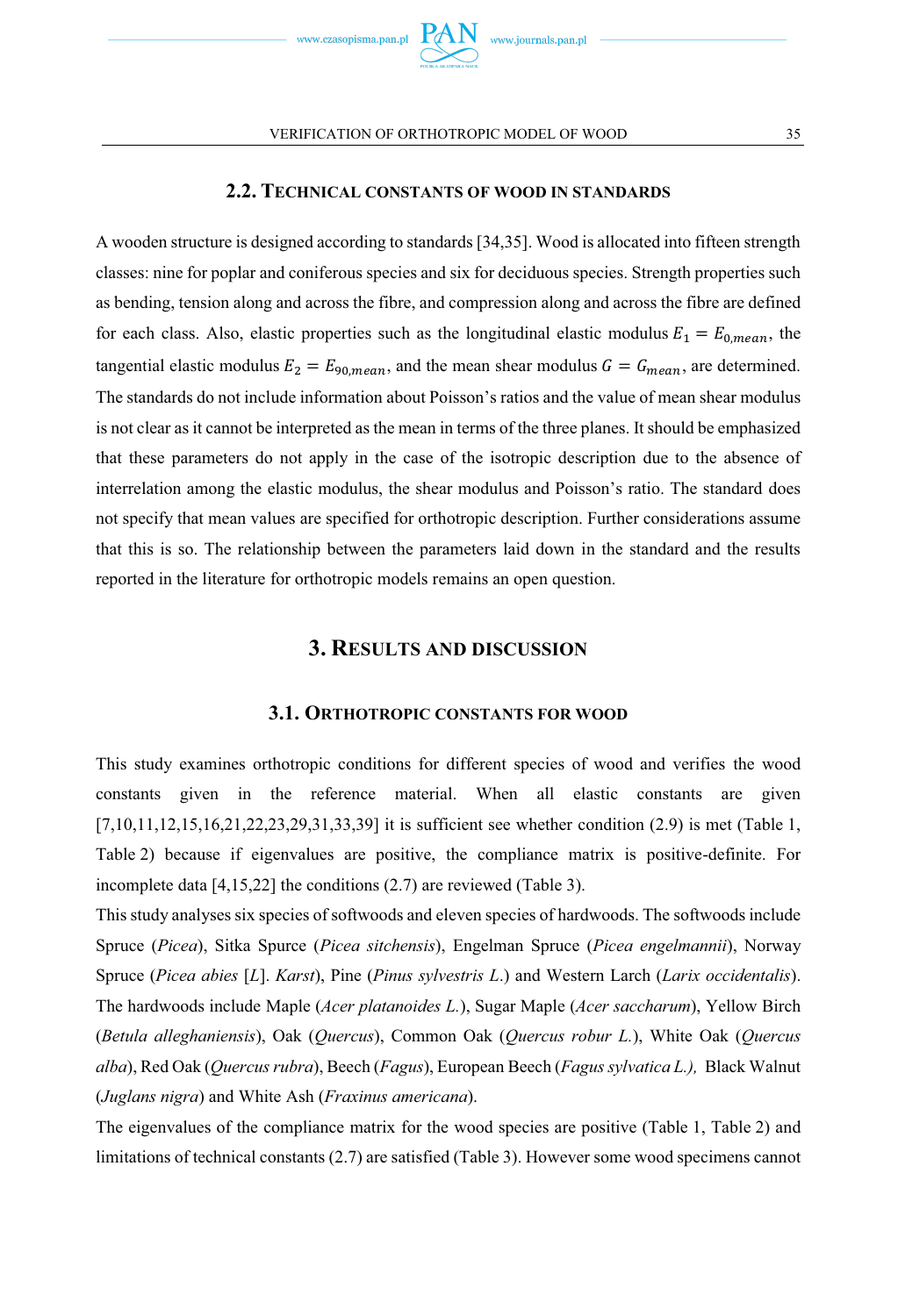be referred to as orthotropic as in some cases the compliance matrix is non-symmetric. Black Walnut [15,22], Oak [4] and Beech [4] were found to show orthotropic behavior. If the accuracy of calculation terms of the compliance matrices are reduced, Spruce [4] and Maple [11] can also be assumed to be orthotropic. The elastic constants for Pine in [21] were calculated using the orthotropic material model, assuming the symmetry of the compliance matrix. Orthotropic of the Pine is confirmed by experiments discussed in [13,14]. However, in the case of pine analyzed in [4], in which ultrasonic measurements of wood were carried out, the compliance matrix is non-symmetric (Table 3). Additionally, Poisson's ratio  $v_{12} = 1.46$  is more than 3.7 times as high as and Poisson's ratio  $v_{32}$ =0.016 being almost 29 times less than that given in [21] (Table 1).

|                |                |                 | data found in the literature |          | calculations in this paper |           |               |                    |  |  |
|----------------|----------------|-----------------|------------------------------|----------|----------------------------|-----------|---------------|--------------------|--|--|
|                | $E_{1}$        | ${\cal G}_{12}$ | $v_{12}$                     | $v_{21}$ | $-c_{12}$                  | $-c_{21}$ | $\lambda_1$   | $\lambda_4$        |  |  |
|                | E <sub>2</sub> | $G_{13}$        | $v_{13}$                     | $v_{31}$ | $-c_{13}$                  | $-c_{31}$ | $\lambda_{2}$ | $\lambda_5$        |  |  |
|                | $E_3$          | ${\cal G}_{23}$ | $v_{23}$                     | $v_{32}$ | $-c_{23}$                  | $-c_{32}$ | $\lambda_3$   | $\lambda_6$        |  |  |
|                | [MPa]          |                 | $\lceil - \rceil$            |          | $[10^{-12}Pa^{-1}]$        |           |               | $[10^{-6}Pa^{-1}]$ |  |  |
|                | 6919           | 262             | 0.388                        | 0.015    | 56                         | 56        | 0.00014       | 0.00382            |  |  |
| Pine<br>$[21]$ | 271            | 354             | 0.375                        | 0.024    | 54                         | 54        | 0.00170       | 0.00423            |  |  |
|                | 450            | 34              | 0.278                        | 0.462    | 1027                       | 1027      | 0.00282       | 0.02941            |  |  |
| <b>Sitka</b>   | 11880          | 725             | 0.467                        | 0.025    | 49                         | 39        | 0.00008       | 0.00138            |  |  |
| <b>Spruce</b>  | 511            | 760             | 0.372                        | 0.040    | 43                         | 31        | 0.00087       | 0.00216            |  |  |
| [15, 22]       | 927            | 36              | 0.245                        | 0.435    | 469                        | 480       | 0.00013       | 0.02778            |  |  |
| <b>Sitka</b>   | 10820          | 660             | 0.470                        | 0.020    | 43                         | 43        | 0.00009       | 0.00151            |  |  |
| <b>Spruce</b>  | 470            | 690             | 0.370                        | 0.040    | 48                         | 34        | 0.00096       | 0.00236            |  |  |
| [16]           | 840            | 30              | 0.240                        | 0.440    | 524                        | 511       | 0.00145       | 0.03333            |  |  |
| Engelman       | 9790           | 1175            | 0.462                        | 0.058    | 100                        | 47        | 0.00009       | 0.00085            |  |  |
| <b>Spruce</b>  | 578            | 1214            | 0.422                        | 0.083    | 66                         | 43        | 0.00064       | 0.00190            |  |  |
| [15, 22]       | 1253           | 98              | 0.255                        | 0.530    | 423                        | 441       | 0.00082       | 0.01020            |  |  |
| Engelman       | 9800           | 1180            | 0.460                        | 0.060    | 103                        | 47        | 0.00009       | 0.00085            |  |  |
| <b>Spruce</b>  | 580            | 1220            | 0.420                        | 0.080    | 64                         | 43        | 0.00064       | 0.00189            |  |  |
| [16]           | 1250           | 90              | 0.260                        | 0.530    | 424                        | 448       | 0.00082       | 0.01111            |  |  |
| <b>Norway</b>  | 12800          | 587             | 0.450                        | 0.014    | 35                         | 35        | 0.00008       | 0.00170            |  |  |
| <b>Spruce</b>  | 397            | 617             | 0.360                        | 0.018    | 29                         | 28        | 0.00127       | 0.00295            |  |  |
| $[17]$         | 625            | 53              | 0.210                        | 0.480    | 768                        | 529       | 0.00162       | 0.01887            |  |  |

Table 1. Off-diagonal terms and eigenvalues of the compliance matrix (2.3) for species of softwood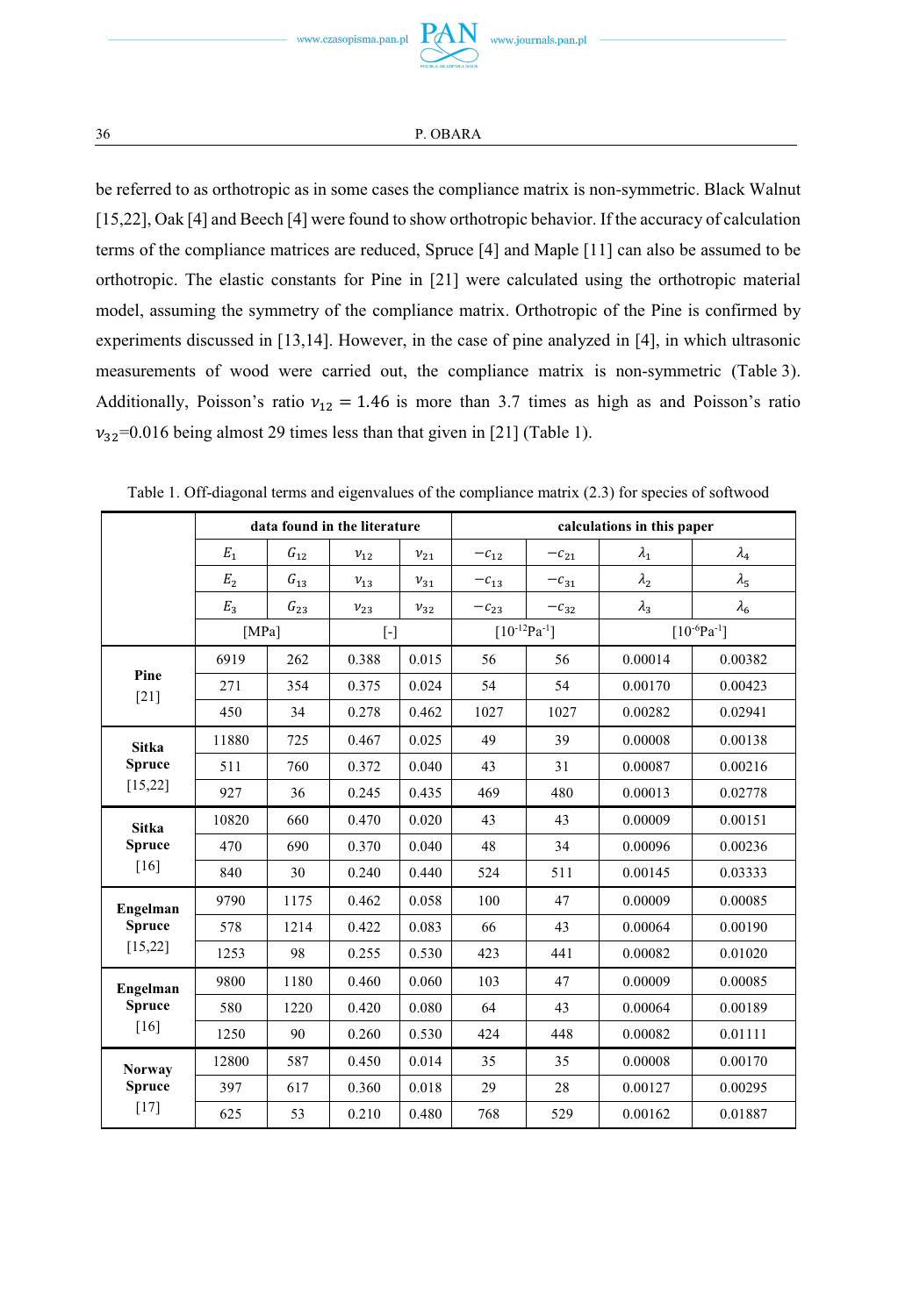

|                          |       | data found in the literature |            |          | calculations in this paper |                      |             |                            |  |  |  |
|--------------------------|-------|------------------------------|------------|----------|----------------------------|----------------------|-------------|----------------------------|--|--|--|
|                          | $E_1$ | ${\cal G}_{12}$              | $\nu_{12}$ | $v_{21}$ | $-c_{12}$                  | $-c_{21}$            | $\lambda_1$ | $\lambda_4$                |  |  |  |
|                          | $E_2$ | $G_{13}$                     | $v_{13}$   | $v_{31}$ | $-c_{13}$                  | $-c_{31}$            | $\lambda_2$ | $\lambda_5$                |  |  |  |
|                          | $E_3$ | $G_{23}$                     | $v_{23}$   | $v_{32}$ | $-c_{23}$                  | $-c_{32}$            | $\lambda_3$ | $\lambda_6$                |  |  |  |
|                          | [MPa] |                              | $[\cdot]$  |          |                            | $[10^{-12} Pa^{-1}]$ |             | $[10^{-6} \text{Pa}^{-1}]$ |  |  |  |
|                          | 13810 | 753                          | 0.500      | 0.025    | 37                         | 36                   | 0.00006     | 0.00133                    |  |  |  |
| Maple<br>$[11]$          | 678   | 1013                         | 0.460      | 0.044    | 34                         | 33                   | 0.00041     | 0.00184                    |  |  |  |
|                          | 1311  | 255                          | 0.420      | 0.820    | 625                        | 619                  | 0.00099     | 0.00392                    |  |  |  |
| <b>Yellow</b>            | 13900 | 945                          | 0.451      | 0.024    | 35                         | 32                   | 0.00007     | 0.00106                    |  |  |  |
| <b>Birch</b>             | 695   | 1029                         | 0.426      | 0.043    | 40                         | 31                   | 0.00051     | 0.00186                    |  |  |  |
| [15, 22]                 | 1084  | 236                          | 0.426      | 0.697    | 643                        | 613                  | 0.00097     | 0.00424                    |  |  |  |
| Yellow                   | 13850 | 940                          | 0.450      | 0.020    | 29                         | 32                   | 0.00007     | 0.00106                    |  |  |  |
| Birch                    | 690   | 1020                         | 0.430      | 0.040    | 37                         | 31                   | 0.00050     | 0.00187                    |  |  |  |
| [16]                     | 1080  | 240                          | 0.430      | 0.700    | 648                        | 623                  | 0.00098     | 0.00417                    |  |  |  |
| Common                   | 12827 | 766                          | 0.466      | 0.053    | 84                         | 36                   | 0.00007     | 0.00142                    |  |  |  |
| Oak                      | 633   | 703                          | 0.478      | 0.045    | 33                         | 37                   | 0.00050     | 0.00183                    |  |  |  |
| $[39]$                   | 1344  | 337                          | 0.371      | 0.621    | 462                        | 586                  | 0.00130     | 0.00297                    |  |  |  |
| European                 | 10560 | 930                          | 0.580      | 0.040    | 55                         | 55                   | 0.00009     | 0.00107                    |  |  |  |
| <b>Beech</b><br>11.3%    | 730   | 1240                         | 0.430      | 0.040    | 26                         | 41                   | 0.00048     | 0.00156                    |  |  |  |
| [29,31,32]               | 1510  | 380                          | 0.310      | 0.610    | 404                        | 425                  | 0.00081     | 0.00263                    |  |  |  |
| European                 | 13900 | 855                          | 0.240      | 0.090    | 149                        | 17                   | 0.00007     | 0.00117                    |  |  |  |
| <b>Beech</b><br>12.5%    | 606   | 1280                         | 0.270      | 0.070    | 37                         | 19                   | 0.00041     | 0.00177                    |  |  |  |
| [12]                     | 1900  | 486                          | 0.270      | 0.640    | 337                        | 446                  | 0.00078     | 0.00206                    |  |  |  |
| European                 | 9560  | 930                          | 2.260      | 0.110    | 224                        | 236                  | 0.00006     | 0.00107                    |  |  |  |
| <b>Beech</b><br>12.7%    | 490   | 1240                         | 0.080      | 0.020    | 9                          | 8                    | 0.00034     | 0.00219                    |  |  |  |
| [31, 33]                 | 2200  | 380                          | 0.230      | 1.020    | 464                        | 469                  | 0.00081     | 0.00263                    |  |  |  |
| Air-dry                  | 16000 | 720                          | 0.020      | 0.360    | 419                        | $\mathbf{1}$         | 0.00006     | 0.00139                    |  |  |  |
| <b>Beech</b><br>$10-15%$ | 860   | 1010                         | 0.038      | 0.430    | 299                        | $\overline{2}$       | 0.00041     | 0.00145                    |  |  |  |
| [10]                     | 1440  | 190                          | 0.720      | 0.380    | 264                        | 837                  | 0.00100     | 0.00526                    |  |  |  |
| Air-dry                  | 16000 | 720                          | 0.360      | 0.020    | 23                         | 23                   | 0.00006     | 0.00139                    |  |  |  |
| Beech*                   | 860   | 1010                         | 0.430      | 0.038    | 26                         | 27                   | 0.00041     | 0.00145                    |  |  |  |
|                          | 1440  | 190                          | 0.380      | 0.720    | 500                        | 442                  | 0.00100     | 0.00526                    |  |  |  |
| <b>Black</b>             | 11600 | 719                          | 0.632      | 0.035    | 54                         | 54                   | 0.00008     | 0.00139                    |  |  |  |
| Walnut                   | 650   | 986                          | 0.495      | 0.052    | 42                         | 43                   | 0.00050     | 0.00186                    |  |  |  |
| [15, 22]                 | 1230  | 244                          | 0.378      | 0.718    | 584                        | 582                  | 0.00101     | 0.00410                    |  |  |  |

### Table 2. Off-diagonal terms and eigenvalues of the compliance matrix (2.3) for species of hardwood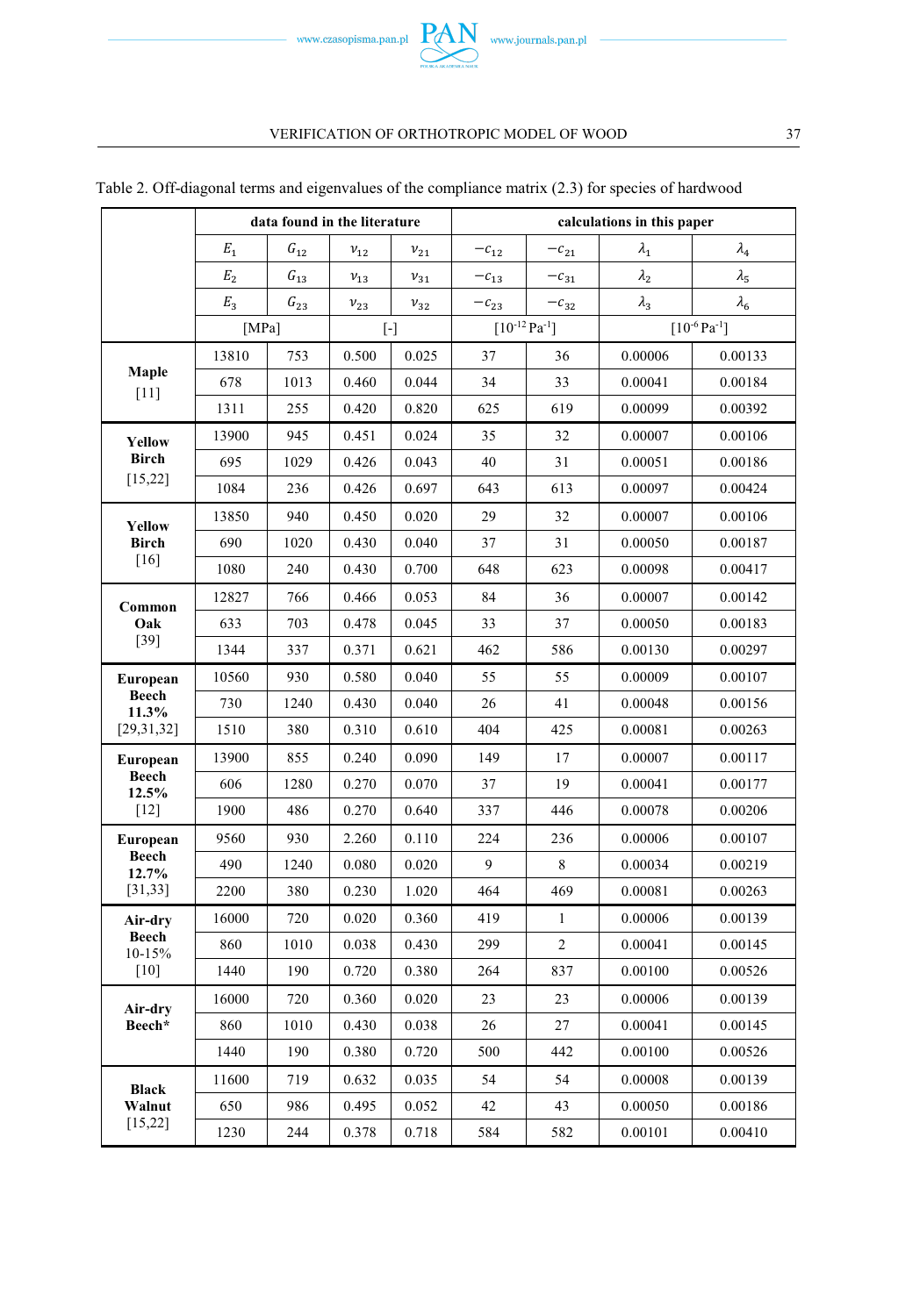

|                              |                | data found in the literature |            |                          | calculations in this paper |           |                          |              |  |  |
|------------------------------|----------------|------------------------------|------------|--------------------------|----------------------------|-----------|--------------------------|--------------|--|--|
|                              | $E_{1}$        | $G_{12}$                     | $\nu_{12}$ | $v_{21}$                 | $-c_{12}$                  | $-c_{21}$ | $v_{12}v_{21} < 1$       |              |  |  |
|                              | E <sub>2</sub> | $G_{13}$                     | $v_{13}$   | $v_{31}$                 | $-c_{13}$                  | $-c_{31}$ | $\nu_{13}\nu_{31} < 1$   | Eq. $(2.7)2$ |  |  |
|                              | $E_3$          | $G_{23}$                     | $v_{23}$   | $\nu_{32}$               | $-c_{23}$                  | $-c_{32}$ | $v_{23}v_{32}$ < 1       |              |  |  |
|                              | [ $MPa$ ]      |                              |            | $\lceil - \rceil$        | $[10^{-12}Pa^{-1}]$        |           |                          | $[\cdot]$    |  |  |
|                              | 6634           | $\overline{a}$               | 1.460      | 0.025                    | 221                        | 220       | 0.037                    |              |  |  |
| Pine<br>[4]                  | 113            | $\blacksquare$               | 0.337      | 0.016                    | 50                         | 51        | 0.005                    | 0.949        |  |  |
|                              | 320            | $\overline{a}$               | 0.535      | 0.016                    | 50                         | 4735      | 0.009                    |              |  |  |
|                              | 5038           | $\overline{a}$               | 2.350      | 0.043                    | 467                        | 466       | 0.101                    |              |  |  |
| <b>Spruce</b><br>[4]         | 92             | $\overline{a}$               | 0.255      | 0.022                    | 51                         | 51        | 0.006                    | 0.200        |  |  |
|                              | 433            | L.                           | 0.377      | 1.738                    | 4014                       | 4098      | 0.655                    |              |  |  |
| Western                      | 12900          | 890                          | 0.276      |                          |                            | 21        | $\frac{1}{2}$            |              |  |  |
| Larch                        | 839            | 813                          | 0.355      | $\overline{\phantom{a}}$ | $\overline{\phantom{a}}$   | 28        | $\overline{\phantom{a}}$ |              |  |  |
| [15, 22]                     | 1019           | 90                           | 0.352      | 0.389                    | 382                        | 420       | 0.137                    |              |  |  |
| Sugar                        | 10250          | 646                          | 0.476      | 0.037                    | 56                         | 46        | 0.018                    |              |  |  |
| Maple                        | 666            | 1138                         | 0.424      | 0.065                    | 48                         | 41        | 0.028                    | 0.660        |  |  |
| [15, 22]                     | 1353           | $\overline{a}$               | 0.349      | 0.774                    | 572                        | 524       | 0.270                    |              |  |  |
|                              | 10600          | $\overline{a}$               | 0.428      | 0.036                    | 47                         | 40        | 0.015                    |              |  |  |
| <b>White Oak</b><br>[15, 22] | 763            | 912                          | 0.369      | 0.074                    | 43                         | 35        | 0.027                    | 0.755        |  |  |
|                              | 1728           | $\overline{\phantom{a}}$     | 0.300      | 0.618                    | 358                        | 393       | 0.185                    |              |  |  |
|                              | 13000          | 1053                         | 0.448      | 0.033                    | 31                         | 34        | 0.015                    |              |  |  |
| <b>Red Oak</b><br>[15, 22]   | 1066           | 1157                         | 0.350      | 0.064                    | 32                         | 27        | 0.022                    | 0.786        |  |  |
|                              | 2002           | $\overline{a}$               | 0.292      | 0.560                    | 280                        | 274       | 0.164                    |              |  |  |
|                              | 4745           | $\frac{1}{2}$                | 0.750      | 0.177                    | 158                        | 158       | 0.133                    |              |  |  |
| Oak<br>[4]                   | 1122           | $\blacksquare$               | 0.823      | 0.242                    | 173                        | 173       | 0.199                    | 0.510        |  |  |
|                              | 1399           | $\overline{a}$               | 0.239      | 0.298                    | 213                        | 213       | 0.071                    |              |  |  |
|                              | 9160           | $\overline{a}$               | 0.900      | 0.102                    | 98                         | 98        | 0.092                    |              |  |  |
| <b>Beech</b><br>$[4]$        | 1037           | $\frac{1}{2}$                | 1.244      | 0.251                    | 136                        | 136       | 0.312                    | 0.492        |  |  |
|                              | 1851           | $\overline{\phantom{a}}$     | 0.146      | 0.261                    | 141                        | 141       | 0.038                    |              |  |  |
| White Ash                    | 10700          | 824                          | 0.440      | 0.051                    | 60                         | 41        | 0.022                    |              |  |  |
| [15, 22]                     | 856            | 1166                         | 0.371      | 0.059                    | 44                         | 35        | 0.022                    | 0.684        |  |  |
|                              | 1338           | $\overline{\phantom{a}}$     | 0.360      | 0.684                    | 511                        | 421       | 0.246                    |              |  |  |

#### Table 3. Off-diagonal terms of the compliance matrix (2.3) and conditions (2.7) for species of woods

In [14] is describing orthotropic elastic behavior of Larch but the analysis in this paper (Table 3) is impossible since only some of the elastic parameters are known. The elastic constants for Spruce reported in [4] almost satisfy the orthotropic conditions (Table 3) but data given in [15-17,22] fail to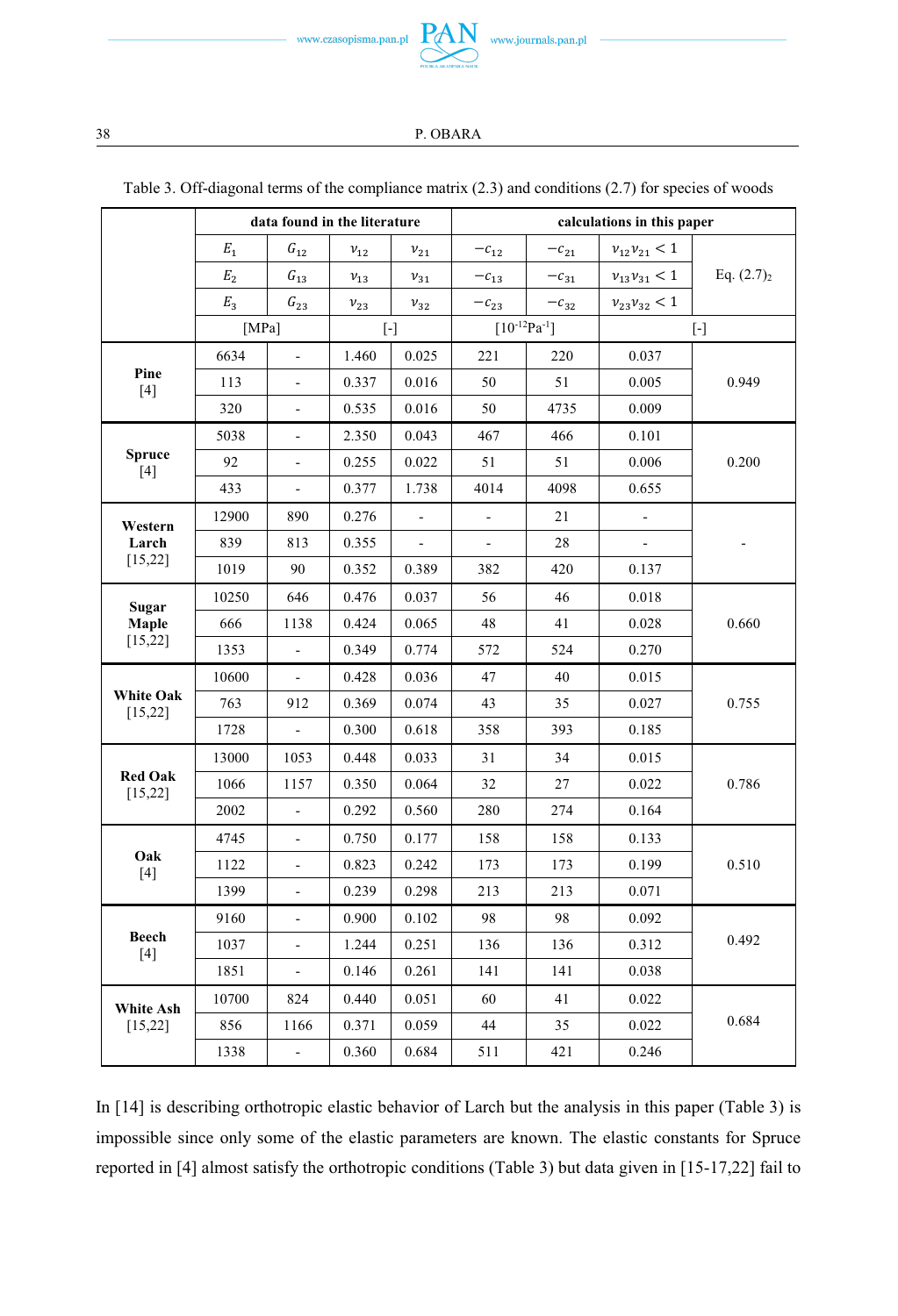do so (Table 1). The elastic constants for five species of spruce shown are comparable in Table 1 but different in Table 3. The value of longitudinal Young's modulus  $E_1 = 5038$  MPa is  $\frac{1}{2}$  the value of the mean in Table 1 ( $E_{1,mean} = 11018$  MPa); the tangential Young's moduli  $E_2 = 92$  MPa – 1/5 the mean value ( $E_{2,mean} = 507$  MPa); the radial Young's moduli  $E_3 = 433$  MPa – less than  $\frac{1}{2}$  the mean  $(E_{3,mean} = 979 \text{ MPa})$ . In case of Poisson's ratio, the largest differences are for  $v_{12}$  and for  $v_{32}$ . The mean values in Table 1 are the following:  $v_{12,mean} = 0.462$ ,  $v_{32,mean} = 0.483$  and the corresponding values in Table 3 are:  $v_{12} = 2.35$  (five times as big) and  $v_{32} = 1.738$  (over three times as big).

Similar results are obtained for Beech wood. The elastic constants for beech given in [4] satisfy the orthotropic conditions (Table 3), unlike the data given in [12,29,31-33] (Table 2). Five papers, written by same research team [12,29,31-33] show the results for different moisture contents 11.3%, 12.5% and 12.7%. The results vary because elastic parameters are moisture content-dependent. However, it is hard to understand why at the 12.7% moisture content Poisson's ratios for beech  $v_{12}$  and  $v_{32}$  are respectively over nine and almost twice as high as for 12.5% moisture content; whereas  $v_{13}$  for 12.5% is three times as high as for 12.7% moisture content.

Table 2 shows elastic parameters for the dry beech 10-15% given in [10]. The data for Poisson's ratios differ by the order of magnitude given in [12,29,31,32] and there are huge differences in the compliance matrix. In [10] the relationship between elastic constants expressed by Eq. (2.5) but parameters seem to satisfy condition (2.6) (Table 2: results for air-dry beech\*).

### **3.2. REFERENCE TO VALUES IN STANDARDS**

|             | Poplar and coniferous species |                 |      |      |                 |      |      |      |      | <b>Deciduous species</b> |      |                 |      |                 |      |
|-------------|-------------------------------|-----------------|------|------|-----------------|------|------|------|------|--------------------------|------|-----------------|------|-----------------|------|
|             | C14                           | C <sub>16</sub> | C18  | C22  | C <sub>24</sub> | C27  | C30  | C35  | C40  | D30                      | D35  | D <sub>40</sub> | D50  | D <sub>60</sub> | D70  |
| $E_1$ [GPa] |                               |                 | Q    | 10   |                 |      | 12   | 13   | 14   | 10                       | 10   |                 | 14   |                 | 20   |
| $E_2$ [GPa] | 0.23                          | 0.27            | 0.30 | 0.33 | 0.37            | 0.40 | 0.40 | 0.43 | 0.47 | 0.64                     | 0.69 | 0.75            | 0.93 |                 | 1.33 |
| $G$ [GPa]   | 0.44                          | 0.50            | 0.56 | 0.63 | 0.69            | 0.75 | 0.75 | 0.81 | 0.88 | 0.60                     | 0.65 | 0.70            | 0.88 | 1.06            | 1.25 |

Table 4. Strength classes of wood [34]

The values of longitudinal and tangential moduli of elasticity are the basis for determining the class of wood. The mean elastic parameters for different species of wood, according to standard [34], is showed in Table 4. Classification, however, is neither simple nor clear. As shown in Table 5 species of wood were assigned to particular classes based on mean values of elastic moduli  $E_1$  and  $E_2$ . The classes obtained with  $E_1$  vary from those obtained with  $E_2$ . Only for White Oak the class is the same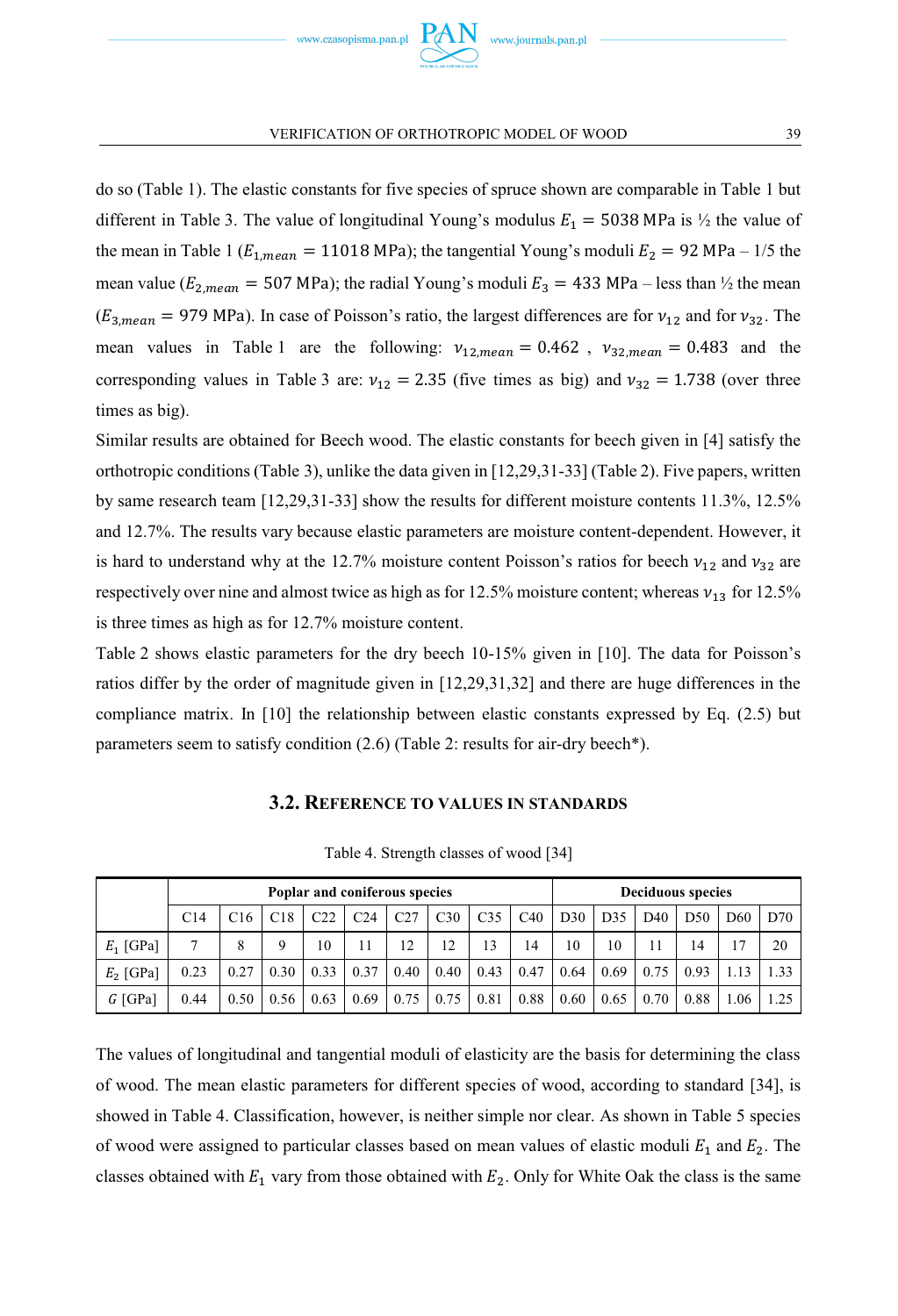

– C14. For three species of wood is impossible determining the class of wood – the moduli of elasticity are smaller (Spruce<sup>2</sup>) or larger (Spotted Gum, Tallowwood) then those given in the classification. Also, it not clear how the shear modulus specified in the standard should be understood if for orthotropic materials as many as three moduli are given.

|           |                                 | $E_1$ [MPa] | $E_{1,mean}$<br>[MPa] | <b>Class</b>                     | $E_2$ [MPa] | $E_{2,mean}$ [MPa] | <b>Class</b>                     |
|-----------|---------------------------------|-------------|-----------------------|----------------------------------|-------------|--------------------|----------------------------------|
|           | $~{\rm Spruce}^1$               | 8900-11400  | 10150                 | C <sub>24</sub>                  | 650-832     | 741                | $>\sim$ C40                      |
|           | Spruce <sup>2</sup>             |             | 5038                  | $<$ C14                          |             | 92                 | $<$ C14                          |
| Softwoods | $\mathbf{Plane}^1$              | 8200-13700  | 10950                 | C <sub>24</sub>                  | 312-521     | 416                | C27,C30                          |
|           | Larch <sup>1</sup>              | 12900       | 12900                 | C <sub>35</sub>                  | 839         | 839                | $>$ C40                          |
|           | $\mathbf{Y}$ ew <sup>3</sup>    | 10500       | 10500                 | $C22-C24$                        | 627         | 627                | $>\sim$ C40                      |
|           | $\mathbf{Maple}^1$              | 7900-12600  | 10250                 | D30-D35                          | 514-819     | 666                | D <sub>30</sub> -D <sub>35</sub> |
|           | $B$ irch <sup>1</sup>           | 11000-15000 | 13000                 | D <sub>40</sub> -D <sub>50</sub> | 550-750     | 650                | <b>D30</b>                       |
|           | White $\mathbf{O}a\mathbf{k}^1$ | 7100-14100  | 10600                 | D40                              | 511-1015    | 763                | <b>D40</b>                       |
|           | $\bf{Red}$ Oak <sup>1</sup>     | 10300-15700 | 13000                 | D <sub>40</sub> -D <sub>50</sub> | 742-1130    | 1066               | <b>D60</b>                       |
|           | Beech <sup>4</sup>              | 9560-13900  | 11775                 | D <sub>40</sub>                  | 490-606     | 548                | $<$ D30                          |
| Hardwoods | Spotted Gum <sup>5</sup>        | 24467-26512 | 26147                 | >1070                            | 1457-1540   | 1499               | $>$ D70                          |
|           | Tallowwood <sup>5</sup>         | 20720-21548 | 21078                 | $>$ D70                          | 1317-1535   | 1426               | $>$ D70                          |
|           | $\bf Poplar1$                   | 10900       | 10900                 | C <sub>24</sub>                  | 469         | 469                | C40                              |
|           | $\mathbf{W}$ alnut <sup>1</sup> | 11600       | 11600                 | D40                              | 650         | 650                | <b>D30</b>                       |
|           | Ash <sup>1</sup>                | 9400-12000  | 10700                 | D40                              | 752-960     | 856                | D <sub>40</sub> -D <sub>50</sub> |

Table 5. Values of longitudinal  $E_1$ , tangential  $E_2$  moduli of elasticity for wood and class of wood

 $^{1}[22], {^{2}[4]}, {^{3}[17]}, {^{4}[12,33]}, {^{5}[7]}$ 

## **3. CONCLUSIONS**

Review of the literature concerning experimental studies of elastic coefficients of wood naturally raises the question of the correctness of the results reported and of the design standard-compliant allocation of a given wood species to appropriate class.

Selected literature data were analyzed with constraints on elastic constants of a linear elasticity orthotropic model as correctness criterion. The results reported are often ambiguous or incorrect with regard to the model adopted. As different methods are used, the comparison of the results is difficult and may lead to the conclusion that the material being examined is not orthotropic.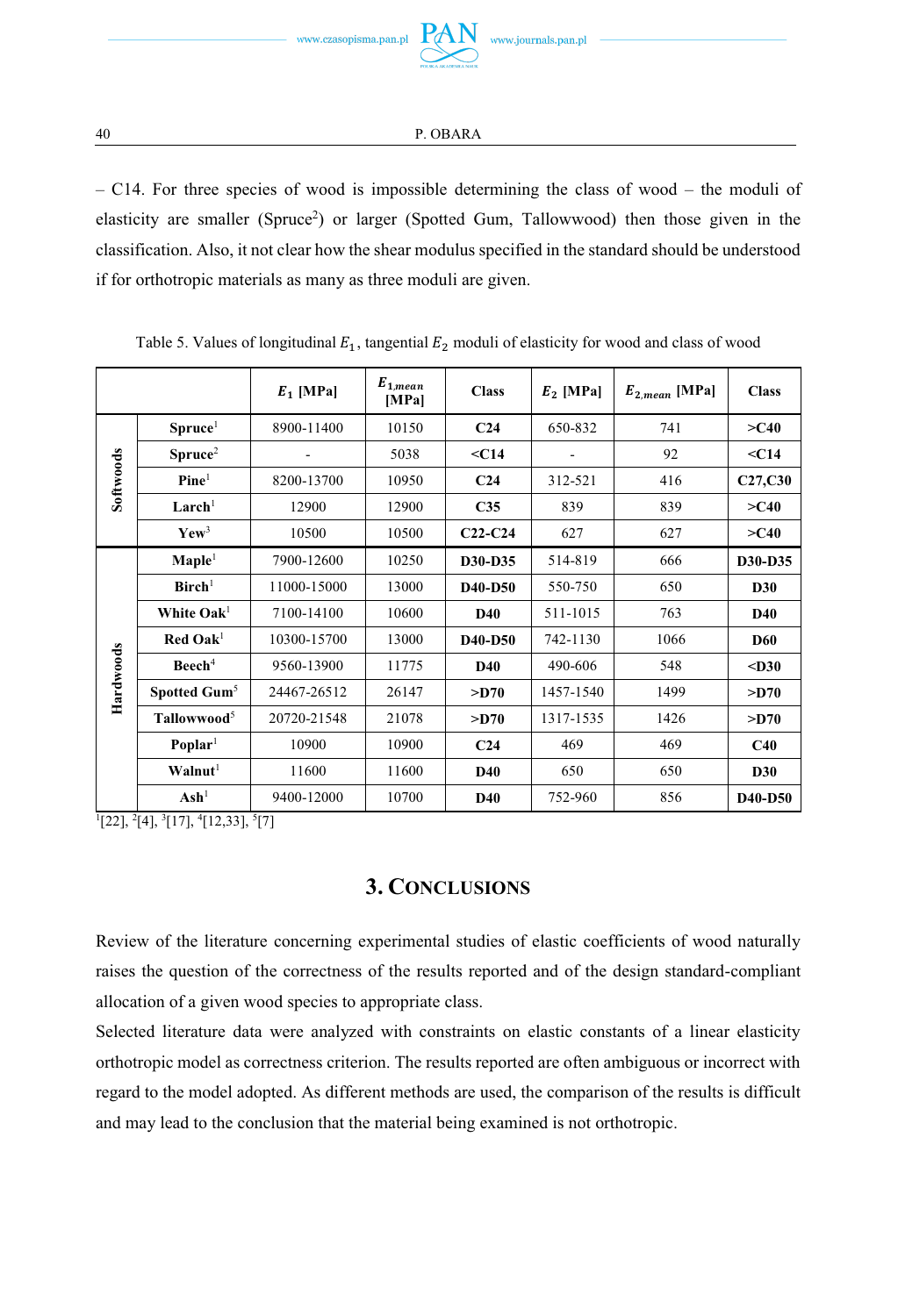The findings of this study indicate that experimental research should be complemented by in-depth theoretical investigations, with special reference to the constraints the results have to meet if they are to be assigned to a certain mathematical model.

Attempts to allocate wood species under this analysis to design classes do not bring conclusive results. The author of this paper believes that three mean values (two elasticity moduli and one shear modulus) are insufficient for a careful reader to be able to verify the results of the experimental work.

### **REFERENCES**

- 1. B.D. Annin, N.I. Ostrosablin, "Anisotropy of elastic properties of materials", Applied Mechanics and Technical Physic 49 (6): 998–1014, 2008.
- 2. J. Bodig, B.A. Jayne, "Mechanics of wood and wood composites", Van Nostrand Reinhold, New York, 1982.
- 3. P.H. Boulanger, M. Hayes, "Poisson's ratio for orthorhombic materials", Journal of Elasticity 50: 87–89, 1998.
- 4. V. Bucur, R.R. Archer, "Elastic constants for wood by an ultrasonic method", Wood Science and Technology 18: 255–265, 1984.
- 5. P. Chadwick, M. Vianello, S.C. Cowin, "A new proof that the number of linear elastic symmetries is eight", Journal Mechanics Physical Solids 49: 2471–2492, 2001.
- 6. S.C. Cowin, "A recasting of anisotropic poroelasticity in matrices of tensor components", Transport in Porous Media 50: 35–56, 2003.
- 7. U. Dackerman, R. Elsener, J. Li, K. Crews, "A comparative study of using static and ultrasonic material testing methods to determine the anisotropic material properties of wood", Construction and Building Materials 102: 963–976, 2016.
- 8. B. Faggiano, A. Marzo, A. Formisano, F.M. Mazzolani, "Innovative steel connections for the retrofit of timber floors in ancient buildings: a numerical investigation", Computer and Structures 87: 1–13, 2009.
- 9. J. German, "Podstawy mechaniki kompozytów włóknistych", Politechnika Krakowska, Kraków, 1996.
- 10. Yu.V. Gorbachev, V.N. Kuznetsov, "Elastic properties of oiled beech wood", Problemy Prochnosti 12: 14–16, 1971.
- 11. S. Hajdarević, I. Busuladžić, "Stiffness analysis of wood chair frame", Procedia Engineering 100: 746–755, 2015.
- 12. S. Hering, D. Keunecke, P. Niemz, "Moisture-dependent orthotropic elasticity of beech wood", Wood Science and Technology 46: 927*–*938, 2012*.*
- 13. G.Y. Jeong, D.P. Hidman, A. Zink-Sharp, "Orthotropic properties of loblolly pine (Pinus taeda) strands", Journal of Materials Science 45: 5820–5830, 2010.
- 14. G.Y. Jeong, M.J. Park, "Evaluate orthotropic properties of wood using digital image correlation", Construction and Building Materials 113: 864–869, 2016.
- 15. B. Kasal, "Wood Formation and Properties. Mechanical Properties of Wood", Elsevier, pp. 1815–1828, 2004.
- 16. J.L. Katz, P. Spencer, Y. Wang, A. Misra, O. Marangos, L. Friis, "On the anisotropic elastic properties of woods", Journal of Materials Science 43: 139–145, 2008.
- 17. D. Keunecke, S. Hering, P. Niemz, "Three-dimensional elastic behaviour of common yew and Norway spruce", Wood Science and Technology 42 (8): 633–647, 2008.
- 18. D. Keunecke, W. Sonderegger, K. Pereteau, T. Luthi, P. Niemz, "Determination of Young's and shear moduli of common yew and Norwey spruce by means of ultrasonic waves", Wood Science and Technology 41: 309*–* 327, 2007.
- 19. M. Khelifa, N. Vila Loperena, L. Bleron, A. Khennane, "Analysis of CFRP-strengthened timber beams", Journal of Adhesion Science and Technology 28 (1): 1–14, 2014.
- 20. C. Kohlhauser, C. Hellmich, "Determination of Poisson's ratios in isotropic, transversely isotropic, and orthotropic materials by means of combined ultrasonic-mechanical testing of normal stiffness: Application to metals and wood", European Journal of Mechanics A/Solids 33: 82–98, 2012.
- 21. P. G. Kossakowski, "Mixed mode I/II fracture toughness of pine wood", Archives of Civil Engineering 55 (2): 199-227, 2009.
- 22. D.E. Kreteschmann, "Wood Handbook Wood as an Engineering Material. Chapter 5, Mechanical Properties of Wood", Madison, Wisconsin, 2010.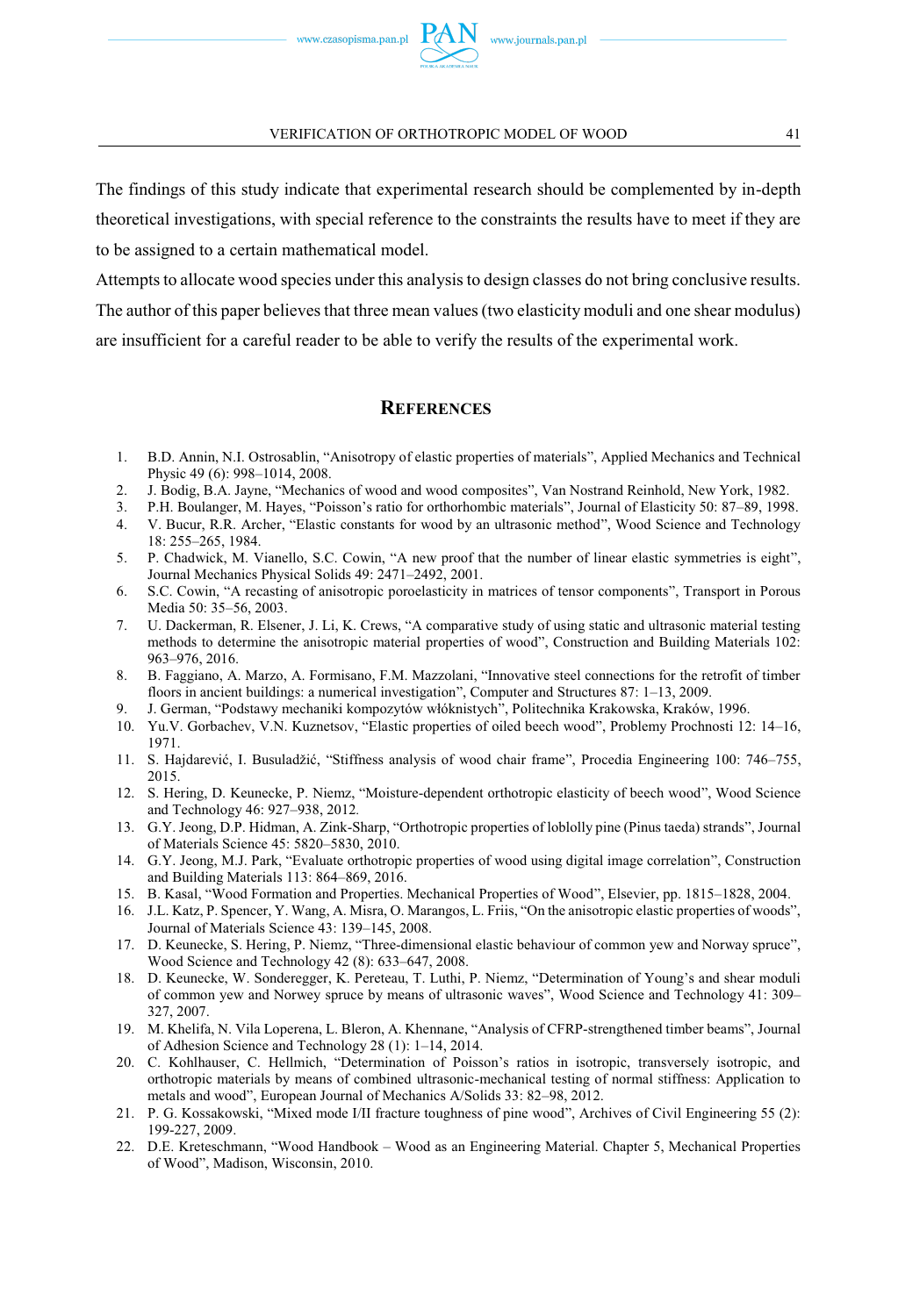www.czasopisma.pan.pl

www.journals.pan.pl



42 P. OBARA

- 23. L. Kyzioł,"Zastępcze stałe materiałowe drewna konstrukcyjnego modyfikowanego powierzchniowo PMM", Zeszyty naukowe Akademii Marynarki Wojennej 1 (160): 69–82, 2005.
- 24. P. Lacki, A. Derlatka, "Analiza numeryczna konstrukcji drewnianej jako struktury ortotropowej", Zeszyty Naukowe Politechniki Częstochowskiej. Budownictwo 19: 69–76, 2013.
- 25. B.M. Lempriere, "Poisson's ratio in orthotropic materials", AIAA Journal 6 (11): 2226–2227, 1968.
- 26. J. Malesza, "Effective model for analysis of wood-framed timber structures", Archives of Civil Engineering 63 (2): 99-112, 2017.
- 27. N.T. Mascia, E.A. Nicolas, "Determination of Poisson's ratios in relation to fiber angle of tropical wood species", Construction and Building Materials 41: 691–696, 2013.
- 28. N.T. Mascia, L. Vanalli, "Evaluation of the coefficients of mutual influence of wood through off-axis compression tests", Construction and Building Materials 30: 522–528, 2012.
- 29. P. Niemz, T. Ozyhar, S. Hering, W. Sonderegger , "Moisture dependent physical-mechanical properties from beech wood in the main directions", PRO LIGNO 11 (4): 37–42, 2015.
- 30. N.I. Ostrosablin, "Equations of the linear theory of elasticity", Journal of Applied Mechanics and Technical Physics 33 (3): 438–446, 1992.
- 31. T. Ozyhar, S. Hering, P. Niemz, "Moisture-dependent elastic and strength anisotropy of European beech wood in tension", Journal of Material Science 47 (6): 6141–6150, 2012.
- 32. T. Ozyhar, S. Hering, P. Niemz, "Moisture-dependent orthotropic tension-compression asymmetry of wood", Holzforschung 67 (4): 395–404, 2013.
- 33. T. Ozyhar, S. Hering, S.J. P. Sanabria, Niemz, "Determining moisture-dependent elastic characteristics of beech wood by means of ultrasonic waves", Wood Science and Technology 47: 329*–*341, 2013.
- 34. PN-EN 338:1999 Timber structures Strength classes.
- 35. PN-EN 1995-1-1:2010 Design of timber structures.
- 36. M. Rovati, "On the negative Poisson's ratio of an orthorhombic alloy", Scripta Mater 48 (3): 235–240, 2003.
- 37. J. Schmidt, M. Kaliske, "Models for numerical failure analysis of wooden structures", Engineering Structures 31: 571–579, 2009.
- 38. E. Serrano, "Glued-in rods timber structures a 3D model and finite element parameter studies", International Journal of Adhesion & Adhesives 21: 115–127, 2001.
- 39. J. Smardzewski, "Effect of cyclic wood heterogeneity on the distribution of shear stress in glue bonded joints", Folia Forestalia Polonica 31: 119–130, 2000.
- 40. A. Tabiei, J. Wu, "Three-dimensional nonlinear orthotropic finite element material model for wood", Composite Structures 50: 143–149, 2000.
- 41. T.C.T. Ting, "Positive definiteness of anisotropic elastic constants", Mathematic Mechanical Solids 1: 301–314, 1996.
- 42. T.C.T. Ting, "Very large Poisson's ratio with a bounded transverse strain in anisotropic elastic materials", Journal of Elasticity 77: 163–176, 2004.
- 43. T.C.T. Ting, T. Chen, "Poisson's ratio for anisotropic elastic materials can have no bounds", Quarterly Journal of Mechanics and Applied Mathematics 58 (1): 73–82, 2005.
- 44. E. Vidal-Salle, P. Chassagne, "Constitutive equations for orthotropic nonlinear viscoelastic behaviour using a generalized Maxwell model. Application to wood material", Mechanics of Time-Dependent Materials 11: 127– 142, 2007.
- 45. S. Vratuša, M. Kitek Kuzman, V. Kilar, "Structural particulars of glued laminated beams of variable height", Drewno 54 (185):19–38, 2011.
- 46. Q.S. Zheng, T. Chen, "New perspective on Poisson's ratio of elastic solids", Acta Mechanica 150: 191–195, 2001.

### **LIST OF FIGURES AND TABLES:**

- Tab. 1. Off-diagonal terms and eigenvalues of the compliance matrix (2.3) for species of softwood
- Tab. 1. Pozadiagonalne wyrazy macierzy podatności (2.3) dla gatunków drewna iglastego
- Tab. 2. Off-diagonal terms and eigenvalues of the compliance matrix (2.3) for species of hardwood
- Tab. 2. Pozadiagonalne wyrazy macierzy podatności (2.3) dla gatunków drewna liściastego
- Tab. 3. Off-diagonal terms of the compliance matrix (2.3) and conditions (2.7) for species of woods
- Tab. 3. Pozadiagonalne wyrazy macierzy podatności (2.3) i warunki (2.7) dla gatunków drewna
- Tab. 4. Strength classes of wood [34]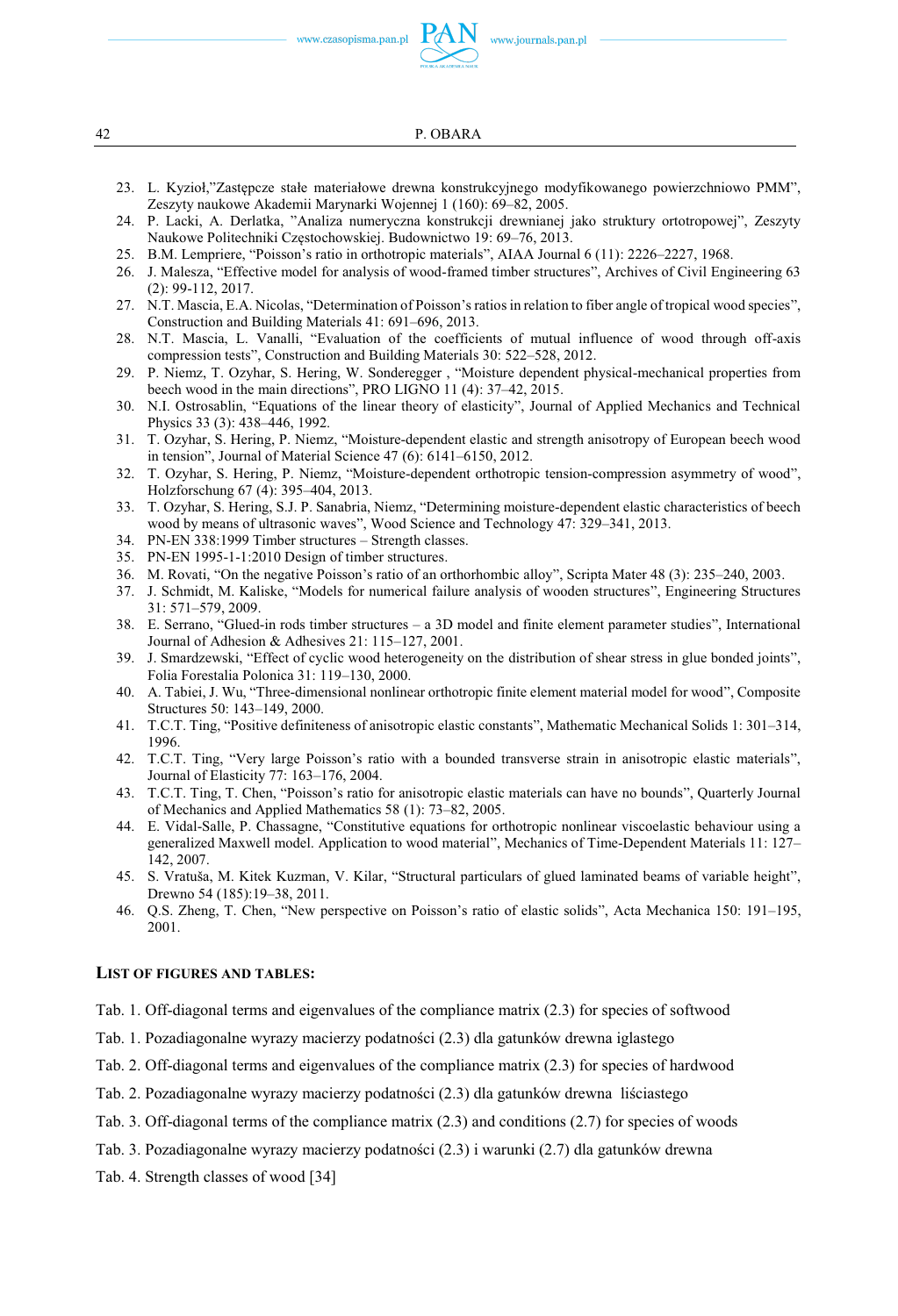

Tab. 4. Klasy wytrzymałości drewna [34]

- Tab. 5. Values of longitudinal  $E_1$ , tangential  $E_2$  moduli of elasticity for wood and class of wood
- Tab. 5. Wartości podłużnych  $E_1$  i stycznych  $E_2$  modułów sprężystości dla drewna oraz klasyfikacja drewna

#### **WERYFIKACJA ORTOTROPOWEGO MODELU DREWNA**

*Słowa kluczowe***:** drewno, model ortotropowy, współczynniki sprężystości, ograniczenia

#### **STRESZCZENIE:**

Do opisu drewna i materiałów drewnopochodnych najczęściej przyjmowany jest liniowo sprężysty model ortotropowy. W literaturze znajdziemy wiele informacji na ten temat. Nie zawsze jednak informacje te są spójne i zgodne z zasadami teoretycznymi. Dane dostępne w literaturze są często błędne lub niejasne – dlatego sprawdzanie warunków ograniczających na stałe techniczne nabiera szczególnej wartości i pozwala określić ich przydatność.

W niniejszej pracy podjęto próbę uporządkowania rozważań o ortotropowym modelu drewna i podjęto próbę weryfikacji, czy podawane w literaturze stałe materiałowe spełniają warunki ograniczeń dla stałych technicznych materiału ortotropowego. Oryginalnym sposobem zdefiniowania ograniczeń na stałe techniczne (wynikających z dodatniej określoności macierzy podatności), zaproponowanym w pracy, jest wyznaczenie wartości własnych macierzy podatności. Jeżeli wszystkie wartości własne są dodatnio określone, to macierz podatności jest dodatnio określona. W przypadku materiału ortotropowego nie udaje się podać rozwiązania zagadnienia własnego macierzy podatności w postaci ogólnej, ale można badać wartości własne dla konkretnych danych. Oprócz sprawdzenia ograniczeń na stałe techniczne istotne jest również sprawdzenie, czy otrzymane z badań eksperymentalnych stałe spełniają warunek symetrii macierzy podatności.

W artykule podjęto próbę weryfikacji ortotropowego modelu drewna na podstawie danych literaturowych. Przeanalizowano sześć gatunków drewna iglastego i jedenaście gatunków drewna liściastego (Tabela 1, Tabela 2, Tabela 3). Analiza piśmiennictwa dotyczącego eksperymentalnych badań sprężystych współczynników drewna podnosi kwestię poprawności otrzymywanych wyników. Ponieważ w badaniach stosowane są różne metody, porównanie jest trudne i może prowadzić do wniosku, że badany materiał nie jest ortotropowy. Wyniki analiz otrzymane w tej pracy wskazują, że badania eksperymentalne powinny być uzupełnione dogłębnymi badaniami teoretycznymi, ze szczególnym uwzględnieniem ograniczeń, jakie stałe materiałowe muszą spełnić, jeśli mają zostać przypisane do określonego modelu matematycznego.

Innym dość istotnym problemem jest wykorzystanie stałych materiałowych podanych w literaturze do przypisania, zgodnego z normami projektowania, danego gatunku drewna do odpowiedniej klasy. Wartości podawane w normach dotyczą uśrednionych wartości potrzebnych do projektowania – odniesienie tych wartości do opisu ortotropowego, raportowanego w literaturze, nie jest jednoznaczne i wymaga krytycznego spojrzenia. Projektując konstrukcje drewniane istotne są klasy wytrzymałości i wynikające z nich wartości wytrzymałości na zginanie, rozciąganie i ściskanie. Dla litego drewna konstrukcyjnego określone jest 15 klas wytrzymałości: dla topoli i gatunków iglastych – 9 klas, a dla gatunków liściastych – 6 klas. Dla każdej klasy podano wytrzymałości charakterystyczne na zginanie oraz na rozciąganie i ściskanie wzdłuż i w poprzek włókien. Z właściwości sprężystych podane są wartości średniego podłużnego modułu sprężystości, średniego poprzecznego modułu sprężystości oraz średniego modułu odkształcenia postaciowego (Tabela 4). W normie brak jest informacji o współczynnikach Poissona, a ponadto, nie jest jasne, jak należy rozumieć wartość średniego modułu